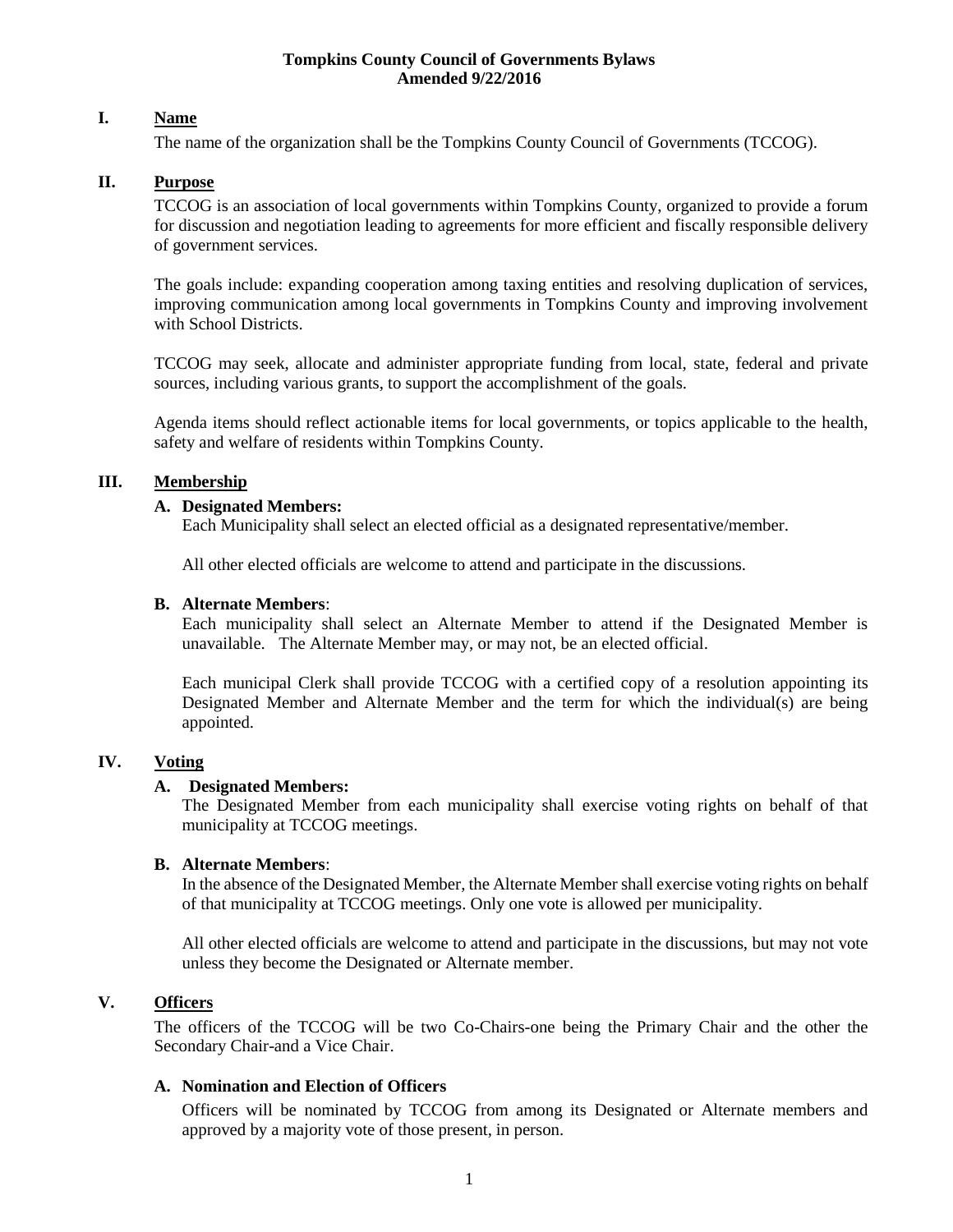# **B. Term**

The term of officers shall be for three years total. Officers will be elected to serve

in year one as Vice Chair,

in year two as Secondary Chair and

in year 3 as Primary Chair,

based on the calendar year, beginning on January 1 after the term of the Primary Chair expires. As the term for Primary Chair expires, the Secondary Chair shall become the Primary Chair, the Vice Chair shall become the Secondary-Chair, and a new Vice Chair elected.

# **C. Vacancies**

Should a vacancy occur in any office of TCCOG, the Council will elect a replacement from among its members, and approved by a majority vote of those present in person, to fill out the remainder of the term of the Co-Chair or Vice Chair.

A vacancy occurs only upon the receipt of a letter of resignation or conclusion of a member's term as an elected official.

# **D. Duties**

The officers of the TCCOG shall undertake the duties commonly associated with their positions. The Co-Chairs shall set agendas and preside over Council meetings, with the Primary Chair having the ultimate responsibility for both. In the absence of both Co-Chairs, the Vice Chair shall preside.

### **E. Support to the Council**

The County Administrator will continue to provide staff support and assistance to the Council. The staff support shall include minutes and agendas as well as special projects as needed. The County Administrator must approve special project support.

# **VI. Meetings**

Meetings will be held monthly at an established date and time in a County building that is centrally located within the County. The first meeting of the year shall be an organizational meeting. Meetings shall be open to the public.

### **A. Quorum**

A quorum shall consist of a majority of the membership.

### **B. Voting:**

Each municipality shall have one (1) vote cast by their Designated Member or Alternate, in the absence of the Designated Member. Decisions are based on a majority vote of those present at the meeting, if a quorum is present.

No municipality is bound to participate in the majority decision of the Council.

# **C. Participation by TCCOG Members**

The person chairing the TCCOG meeting shall call the meeting to order and chair the meeting. Members should raise their hand when they would like to speak and wait until acknowledged by the Chair. The Chair may allow more informal discussion.

### **D. Participation by Individuals Outside TCCOG**

Participation by the public will be at the discretion of the person chairing the TCCOG meeting, but is not normally permitted.

# **VII. Funding Reserve**

Resolution No. 3 adopted on November 18, 2010 created a funding reserve to provide a modest source